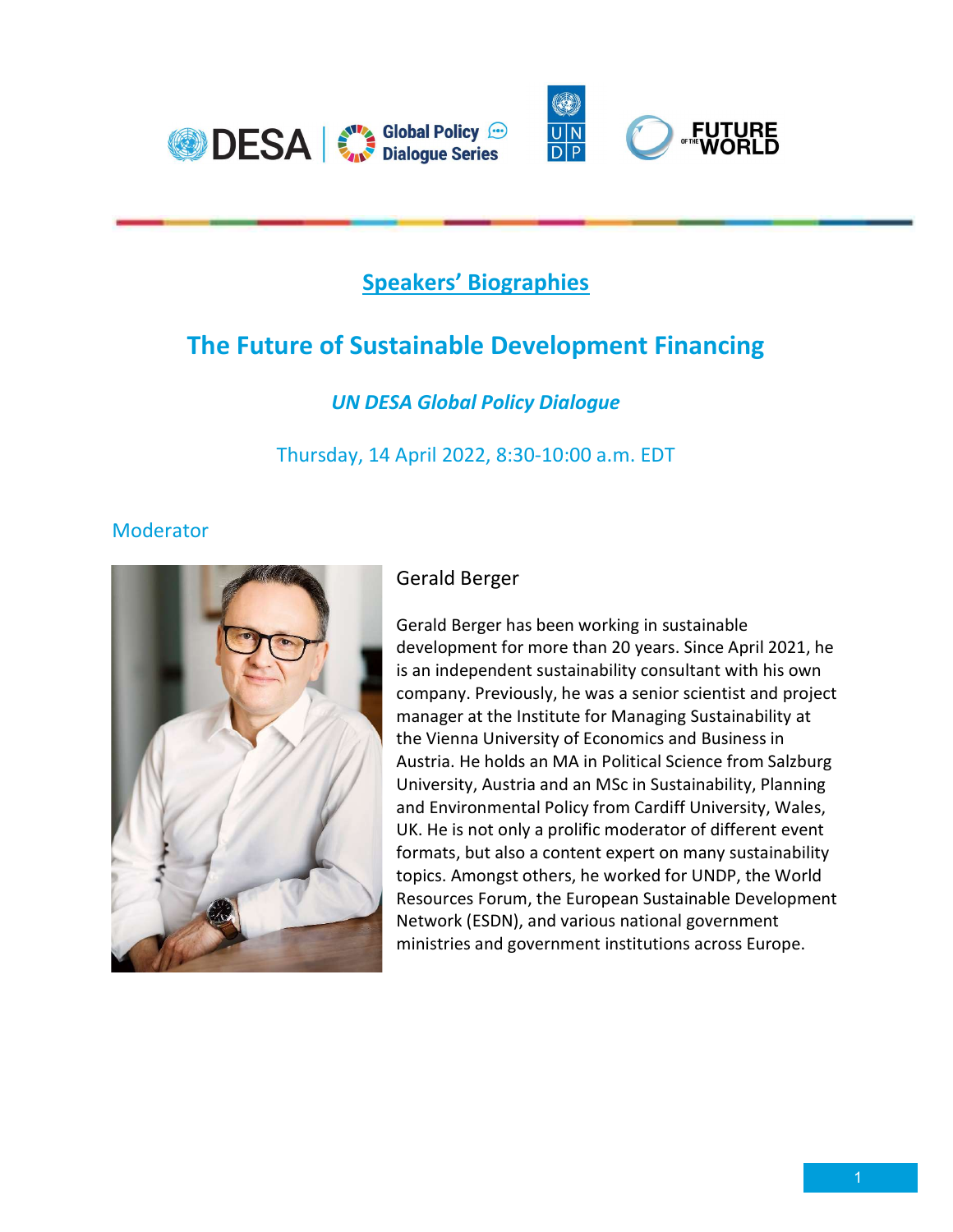#### **Panelists**

#### Topic 1: Overcoming the great finance divide



#### Stephany Griffith-Jones

Stephany Griffith-Jones is an economist with a PhD in Economics. She is currently Emeritus Professorial Fellow, IDS; Financial Markets Director, Initiative for Policy Dialogue, Columbia University , Senior Research Associate, ODI, London, Non-Resident Fellow, Center for Global Development, Washington DC, Distinguished Fellow, Climateworks Foundation, California. She provides researching and providing policy advice on international and national finance, including capital flows; reform of international and national financial architecture, from a development perspective; the role of national and regional

development banks, especially in Europe and Latin America, with special emphasis on their increased role in funding low carbon investment . Leading many major international research projects on international financial and macro-economic issues, with networks of senior academics and policy-makers from developed and developing countries.

She has been published widely, having written or edited more than twenty-five books and numerous journal and newspaper articles. A 2010 OUP book, coedited with Joseph Stiglitz and Jose Antonio Ocampo, "Time for a Visible Hand," dealt mainly with financial regulation. She advises or has advised many international organizations, including the European Commission, European Parliament, World Bank, Commonwealth Secretariat, IADB, AfDB, and various UN agencies, including UN ECLAC (CEPAL), UN DESA, UNDP and several governments and Central Banks, including the Chilean, UK, Swedish, South African, Tanzanian, Brazilian and Czech. She is a member of Scientific Boards of different think tanks.



#### Régis Marodon

Régis Marodon is Senior Economist on sustainable finance at the French Development Agency (AFD). He holds a Ph. D in Economics, and joined the AFD group back in 1989. He contributed to extend operational financing in many African, Mediterranean and Latin American countries and was successively Director for operations in Turkey, Mexico and Latin America. He joined AFD's research departments in 2019 as a

special adviser on sustainable finance matters and participates in numerous international networks on this topic. He recently published an illustrated educational book on sustainable finance.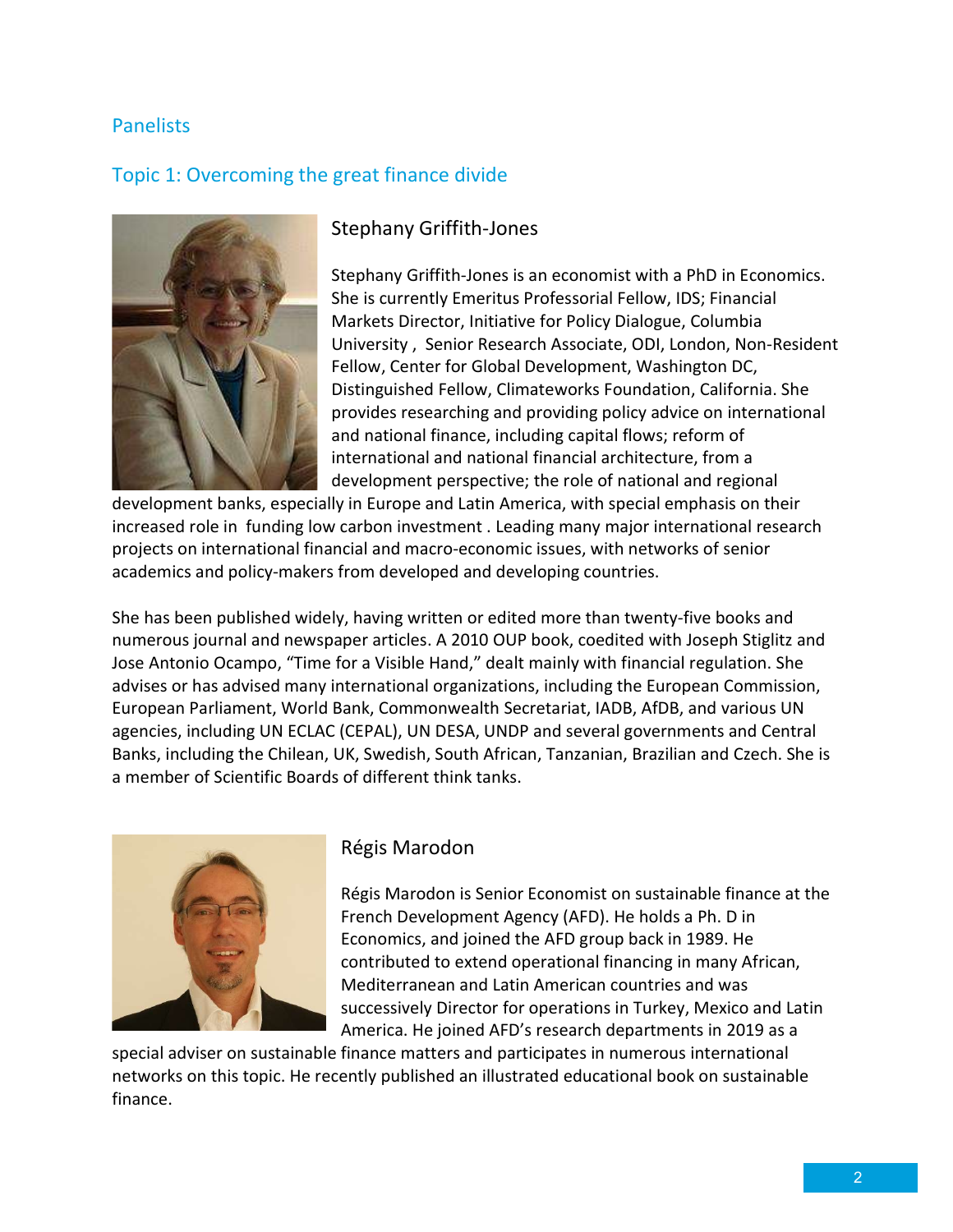

#### Shari Spiegel

Shari Spiegel is Chief of the Policy Analysis and Development Branch in the Financing for Sustainable Development Office of UN DESA. She leads the work on the Financing for Sustainable Development Report of the Inter-agency Task Force. Prior to joining the UN, she worked as Executive Director of IPD at Columbia University, a Principal at New Holland Capital, Director of FI emerging markets at Lazard Asset Management, and CEO of Budapest Alapkezelő, which launched the first domestic investment funds in Hungary in the early 1990s.

## Topic 2: Addressing debt and debt sustainability



Niranjan Sarangi

Niranjan Sarangi is a Senior Economic Affairs Officer at the Shared Economic Prosperity Cluster of United Nations Economic and Social Commission for Western Asia (UN-ESCWA). He leads the branch of work on debt and fiscal policy. He is the project coordinator of projects on topics of "Public Finance and Inclusive Fiscal Policy", "Debt Swap for Climate/SDGs Finance" and "Sustainable Debt Financing Strategies to Provide Financing for the SDGs" at UN-ESCWA.



#### Oliver Schwank

Oliver Schwank is a senior economist in the Financing for Sustainable Development Office of the UN's Department of Economic and Social Affairs, and one of the authors of the 2022 Financing for Sustainable Development Report: Bridging the Finance Divide. He is part of the policy analysis team that leads the substantive follow-up to the Addis Ababa Action Agenda on Financing for Development, and focuses on

debt sustainability and integrated financing frameworks. Prior to his current role, he held various positions in the Secretariat of the United Nations, including as part of the writing team of the World Economic and Social Survey, a flagship UN publication, and in the Office of the Special Advisor on Africa. He also was a consultant with UNIDO and a lecturer in development economics at the Vienna University of Economics and Business and at the University of Vienna. He holds a Doctorate in Economics from the Vienna University of Economics and Business.